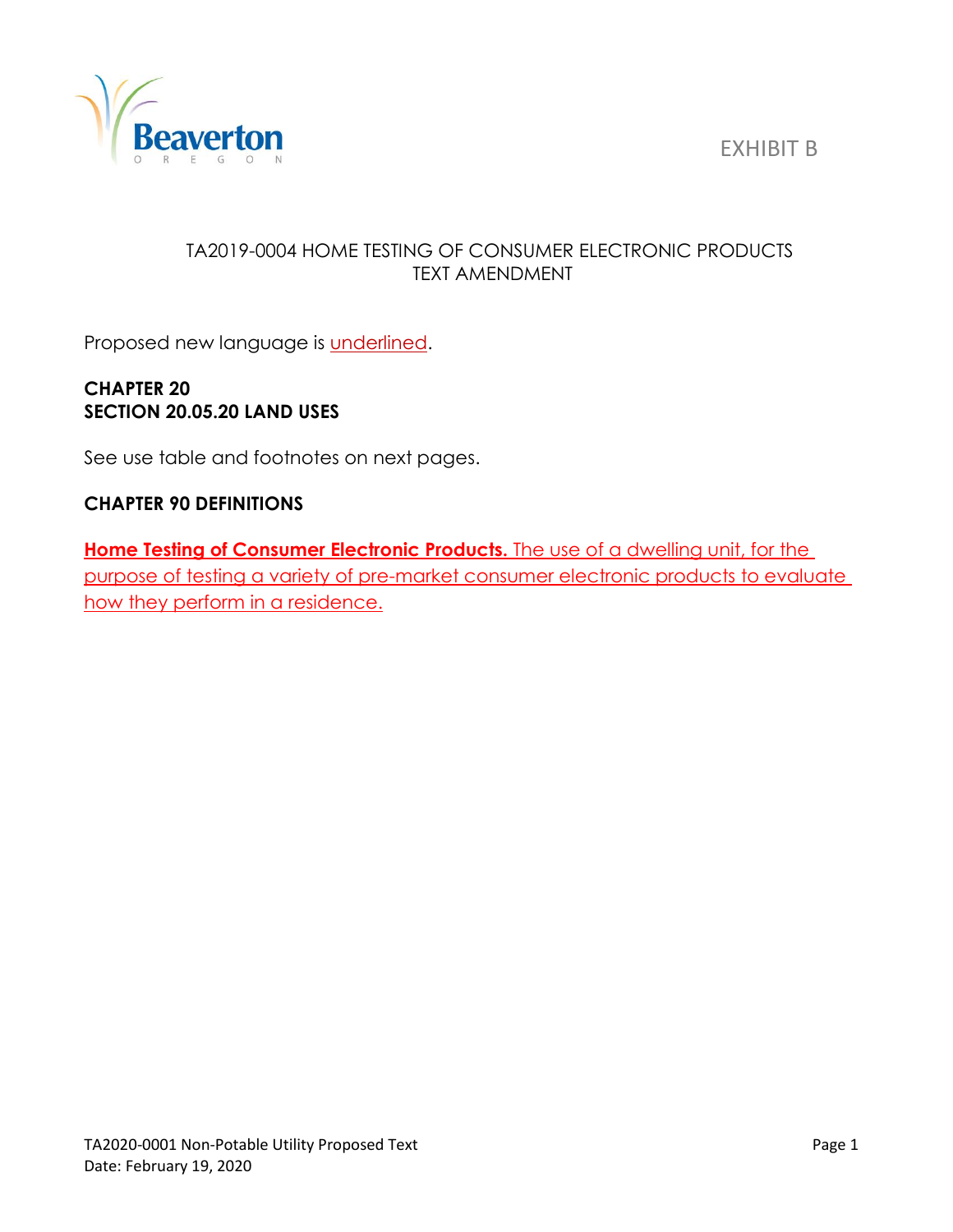Proposed new language is underlined.

## **20.05.20. LAND USES**

The following Land Uses are classified in the following three categories: Permitted (P) including their accessory uses and structures, Conditional Uses (C), or Prohibited (N) uses as identified in the table below for Residential Zoning Districts. All superscript notations refer to applicable Use Restrictions Section 20.05.25. [ORD 4584; June 2012]

| Category and Specific Use<br>Superscript Refers to Use Restrictions |                                                                            | R1 <sup>11</sup>        | $R2^{11}$       | $R4^{11}$                | $R5^{11}$         | $R7^{11}$       | <b>R10</b>     |
|---------------------------------------------------------------------|----------------------------------------------------------------------------|-------------------------|-----------------|--------------------------|-------------------|-----------------|----------------|
|                                                                     |                                                                            |                         | P: Permitted    |                          |                   |                 |                |
| Residential                                                         |                                                                            |                         |                 |                          |                   |                 |                |
| 1. Care                                                             | A. Care Facilities                                                         | $\mathbf{P}$            | $\, {\bf P}$    | $\, {\bf P}$             | $\, {\bf P}$      | $\, {\bf P}$    | $\, {\bf P}$   |
|                                                                     | A. Accessory Dwelling Units                                                | $\mathbf{P}$            | ${\bf P}$       | $\, {\bf P}$             | $\mathbf{P}$      | $\mathbf{P}$    | $\mathbf{P}$   |
|                                                                     | B. Attached <sup>1</sup>                                                   | $\mathbf{P}$            | ${\bf P}$       | ${\bf P}$                | $\rm N$ $\rm C^2$ | N               | ${\bf N}$      |
|                                                                     | C. Detached <sup>12</sup>                                                  | $\overline{P}$          | $\overline{P}$  | $\overline{P}$           | $\mathbf{P}$      | $\overline{P}$  | $\overline{P}$ |
|                                                                     | D. Home Occupation                                                         | $\overline{P}$          | $\mathbf{P}$    | $\mathbf{P}$             | $\mathbf{P}$      | $\mathbf{P}$    | $\mathbf{P}$   |
| 2. Dwellings                                                        | E. Manufactured and<br>Mobile Homes <sup>3</sup>                           | N                       | P <sub>4</sub>  | $\mathbf P$              | ${\bf P}$         | P               | $\, {\bf P}$   |
|                                                                     | F. Manufactured and<br>Mobile Homes Parks<br>and Subdivisions              | $\mathbf N$             | $\mathbf C$     | $\mathcal{C}$            | $\, {\bf P}$      | N               | $\mathbf N$    |
|                                                                     | G. Planned Unit<br>Development                                             | $\mathbf C$             | $\mathbf C$     | $\mathcal{C}$            | $\mathcal{C}$     | $\mathbf C$     | $\mathbf C$    |
|                                                                     | H. Home Testing of<br><b>Consumer Electronic</b><br>Products <sup>13</sup> | $\overline{\mathbf{P}}$ | $\underline{P}$ | $\underline{\mathbf{P}}$ | $\underline{P}$   | $\underline{P}$ | $\mathbf{P}$   |
| Commercial                                                          |                                                                            |                         |                 |                          |                   |                 |                |
| 3. Care                                                             | A. Hospitals                                                               | $\mathbf C$             | $\mathbf C$     | $\mathcal{C}$            | $\mathcal{C}$     | $\mathbf C$     | $\mathcal{C}$  |
|                                                                     | <b>B.</b> Medical Clinics                                                  | $\overline{C}$          | $\overline{C}$  | $\overline{\rm C}$       | $\mathbf C$       | $\mathcal{C}$   | $\mathcal{C}$  |
|                                                                     | C. Child Care Facilities                                                   | $\mathbf C$             | $\mathbf C$     | $\mathbf C$              | $\overline{C}$    | $\mathbf C$     | $\overline{C}$ |
|                                                                     | D. Residential Care<br>Facilities                                          | $\mathcal{C}$           | $\mathcal{C}$   | $\mathbf C$              | $\mathcal{C}$     | $\mathcal{C}$   | $\mathcal{C}$  |
| 4. Lodging                                                          | A. Temporary Living<br>Quarters                                            | $\rm C^5$               | C <sub>5</sub>  | C <sub>5</sub>           | N                 | N               | $\mathbf N$    |
| 5. Storage                                                          | A. Self-Storage Facilities                                                 | $\mathbf C$             | $\mathbf C$     | $\mathbf C$              | N                 | $\mathbf N$     | $\mathbf N$    |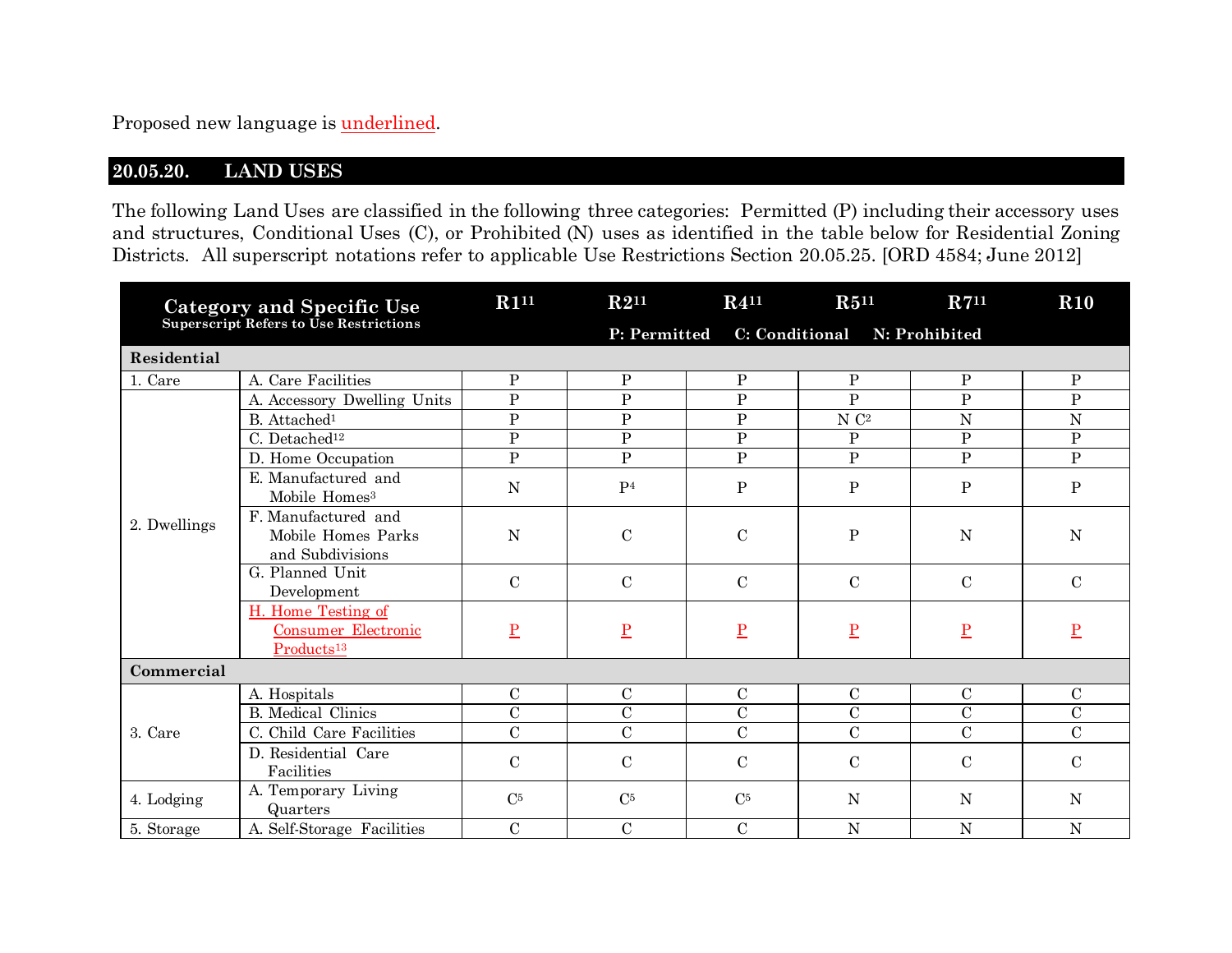| <b>Category and Specific Use</b><br>Superscript Refers to Use Restrictions                             |                                                                                                                             | R1 <sup>11</sup> | $R2^{11}$      | $R4^{11}$                    | $R5^{11}$      | R7 <sup>11</sup> | <b>R10</b>     |
|--------------------------------------------------------------------------------------------------------|-----------------------------------------------------------------------------------------------------------------------------|------------------|----------------|------------------------------|----------------|------------------|----------------|
|                                                                                                        |                                                                                                                             |                  | P: Permitted   | C: Conditional N: Prohibited |                |                  |                |
|                                                                                                        | B. Storage Yards <sup>6</sup>                                                                                               | $\mathcal{C}$    | $\mathcal{C}$  | $\mathbf C$                  | $\mathcal{C}$  | $\mathbf C$      | $\mathbf C$    |
| 6. Marijuana Dispensary, Retail Marijuana<br>Sales, Wholesale Marijuana Sales,<br>Marijuana Processing |                                                                                                                             | ${\bf N}$        | $\mathbf N$    | ${\bf N}$                    | ${\bf N}$      | N                | N              |
| Civic                                                                                                  |                                                                                                                             |                  |                |                              |                |                  |                |
| 7. Cemetery                                                                                            |                                                                                                                             | $\mathcal{C}$    | $\mathbf C$    | $\mathbf C$                  | $\mathbf C$    | $\mathbf C$      | $\mathbf C$    |
|                                                                                                        | A. Educational Institutions                                                                                                 | $\mathcal{C}$    | $\overline{C}$ | $\overline{C}$               | $\overline{C}$ | $\overline{C}$   | $\overline{C}$ |
| 8. Education                                                                                           | <b>B.</b> Commercial Schools                                                                                                | $\overline{N}$   | $\overline{N}$ | $\overline{N}$               | $\overline{N}$ | $\overline{N}$   | $\overline{N}$ |
| 9. Places of Worship                                                                                   |                                                                                                                             | $\mathbf C$      | $\mathbf C$    | $\mathbf C$                  | $\mathbf C$    | $\mathbf C$      | $\mathbf C$    |
|                                                                                                        | A. Non-Profit Public<br>Services in Public<br>Buildings                                                                     | P <sub>7</sub>   | $\mathbf N$    | $\mathbf N$                  | ${\bf N}$      | N                | N              |
|                                                                                                        | <b>B.</b> Public Buildings                                                                                                  | $\mathcal{C}$    | $\overline{C}$ | $\overline{C}$               | $\overline{C}$ | $\mathcal{C}$    | $\overline{C}$ |
| 10. Public<br><b>Buildings</b><br>and Uses                                                             | C. Public Sewer and Water<br>and Utility<br>Transmission Lines                                                              | $\mathbf P$      | ${\bf P}$      | ${\bf P}$                    | ${\bf P}$      | ${\bf P}$        | $\, {\bf P}$   |
|                                                                                                        | D. Public Sewer, Water<br>Supply, Water<br>Conservation and<br>Flood Control Facilities<br>other than<br>Transmission Lines | $\mathcal{C}$    | $\mathbf C$    | $\mathbf C$                  | $\mathbf C$    | $\mathcal{C}$    | $\mathbf C$    |
| 11. Recreation                                                                                         | A. Public Parks, Parkways,<br>Playgrounds, and<br>Related Facilities                                                        | $\mathbf C$      | $\mathbf C$    | $\mathbf C$                  | $\mathcal{C}$  | $\mathcal{C}$    | $\mathcal{C}$  |
|                                                                                                        | <b>B.</b> Public Recreational<br>Facilities                                                                                 | $\mathcal{C}$    | $\mathcal{C}$  | $\mathbf C$                  | $\mathcal{C}$  | $\mathcal{C}$    | $\mathcal{C}$  |
|                                                                                                        | C. Community Gardens                                                                                                        | $\overline{P}$   | $\mathbf{P}$   | $\overline{P}$               | $\overline{P}$ | $\mathbf{P}$     | $\mathbf{P}$   |
| 12. Utilities                                                                                          | A. Utility Substations and<br>Related Facilities<br>other than<br>Transmission Lines                                        | $\mathbf C$      | $\mathbf C$    | $\mathbf C$                  | $\mathbf C$    | $\mathcal{C}$    | $\mathbf C$    |

Chapter 20 Chapter 20

LU-6

01/03/2017 01/03/2017

**LAND USES** Residential **LAND USES Residential**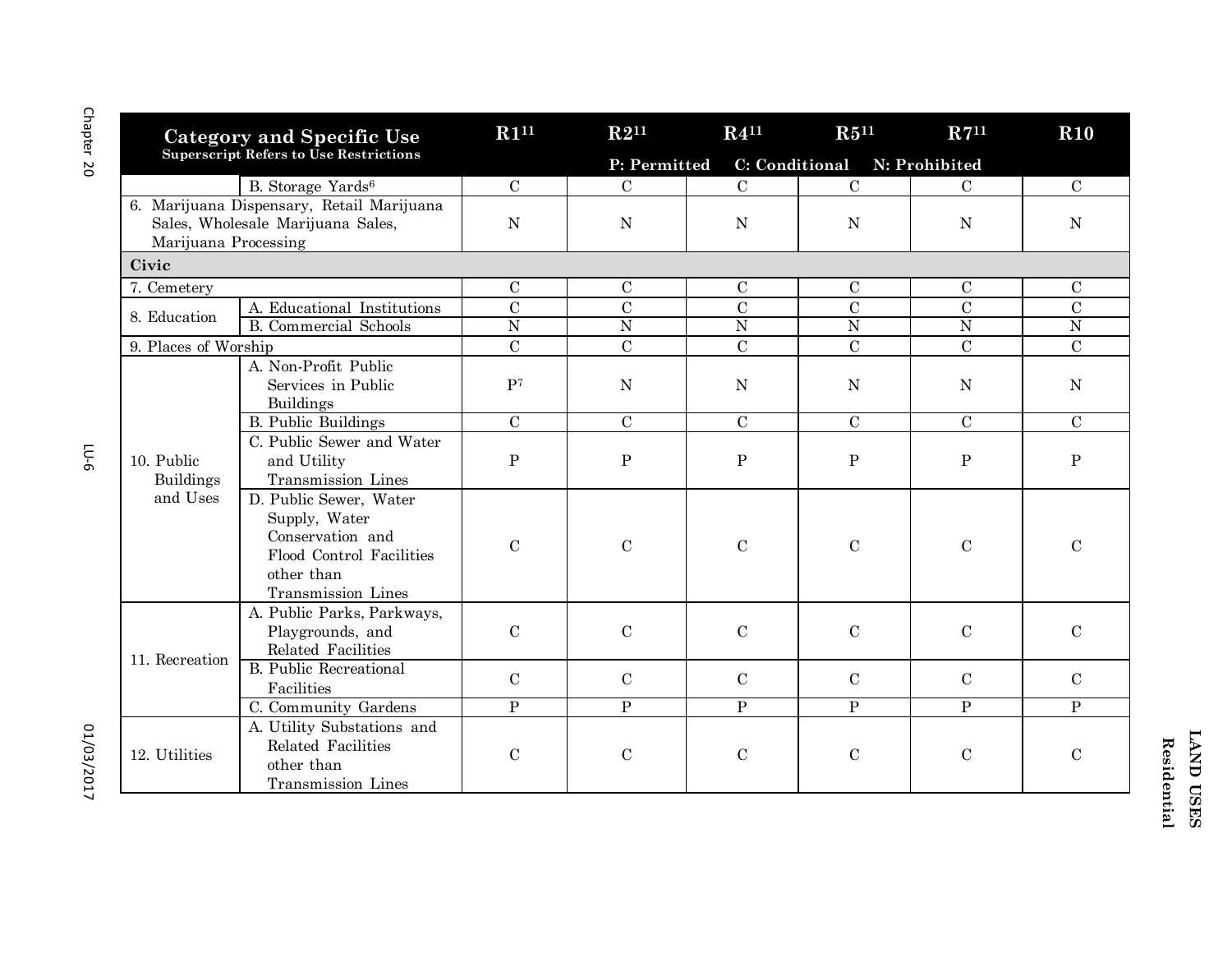| <b>Category and Specific Use</b><br>Superscript Refers to Use Restrictions     |                                                                                                                     | $R1$                                                                | R <sub>2</sub>  | R <sub>4</sub> | R5             | R7             | R10            |  |
|--------------------------------------------------------------------------------|---------------------------------------------------------------------------------------------------------------------|---------------------------------------------------------------------|-----------------|----------------|----------------|----------------|----------------|--|
|                                                                                |                                                                                                                     | W1: WCF Type 1<br>W2: WCF Type 2<br>W3: WCF Type 3<br>N: Prohibited |                 |                |                |                |                |  |
|                                                                                | <b>Wireless Communication Facilities (WCF)</b>                                                                      |                                                                     |                 |                |                |                |                |  |
|                                                                                | A. Tower Construction                                                                                               | $W_3$                                                               | $\overline{W3}$ | W <sub>3</sub> | W <sub>3</sub> | W <sub>3</sub> | W <sub>3</sub> |  |
|                                                                                | B. Attachment to existing or<br>new building or structure<br>not using stealth design                               | W <sub>3</sub>                                                      | W <sub>3</sub>  | W <sub>3</sub> | W <sub>3</sub> | W <sub>3</sub> | W <sub>3</sub> |  |
| 13. New WCF                                                                    | C. Replacement tower to<br>provide collocation<br>opportunity <sup>8</sup>                                          | W1                                                                  | W1              | W1             | W1             | W1             | W1             |  |
|                                                                                | D. Attachment of a new<br>WCF to buildings or<br>structures and utilize<br>stealth design                           | W1                                                                  | W1              | W1             | W1             | W1             | W1             |  |
|                                                                                | E. Attachment of WCF to<br>existing structures, tower<br>or pole structures 9                                       | W1                                                                  | W1              | W1             | W1             | W1             | W1             |  |
| 14. Collocation                                                                | A. New WCF on existing<br>WCF tower                                                                                 | W1                                                                  | W1              | W1             | W1             | W1             | W1             |  |
| 15. Antennas                                                                   | B. New WCF inclusive of<br>antennas on existing<br>WCF tower exceeding<br>height standard                           | W <sub>2</sub>                                                      | W <sub>2</sub>  | W <sub>2</sub> | W <sub>2</sub> | W <sub>2</sub> | W <sub>2</sub> |  |
|                                                                                | A. Attachment of antennas<br>to WCF tower or<br>pole<br>structures other than used<br>for cellular<br>phone service | W1                                                                  | W1              | W1             | W1             | W1             | W1             |  |
| 16. Satellite<br>Antennas<br>and<br>Direct to<br>Home<br>Satellite<br>Services | A. DHSS antennas >1 m. in<br>diameter                                                                               | W <sub>2</sub>                                                      | W <sub>2</sub>  | W <sub>2</sub> | W <sub>2</sub> | W <sub>2</sub> | W <sub>2</sub> |  |

Chapter 20

 $L$ -01

01/03/2017 01/03/2017

**LAND USES LAND USES Residential Residential**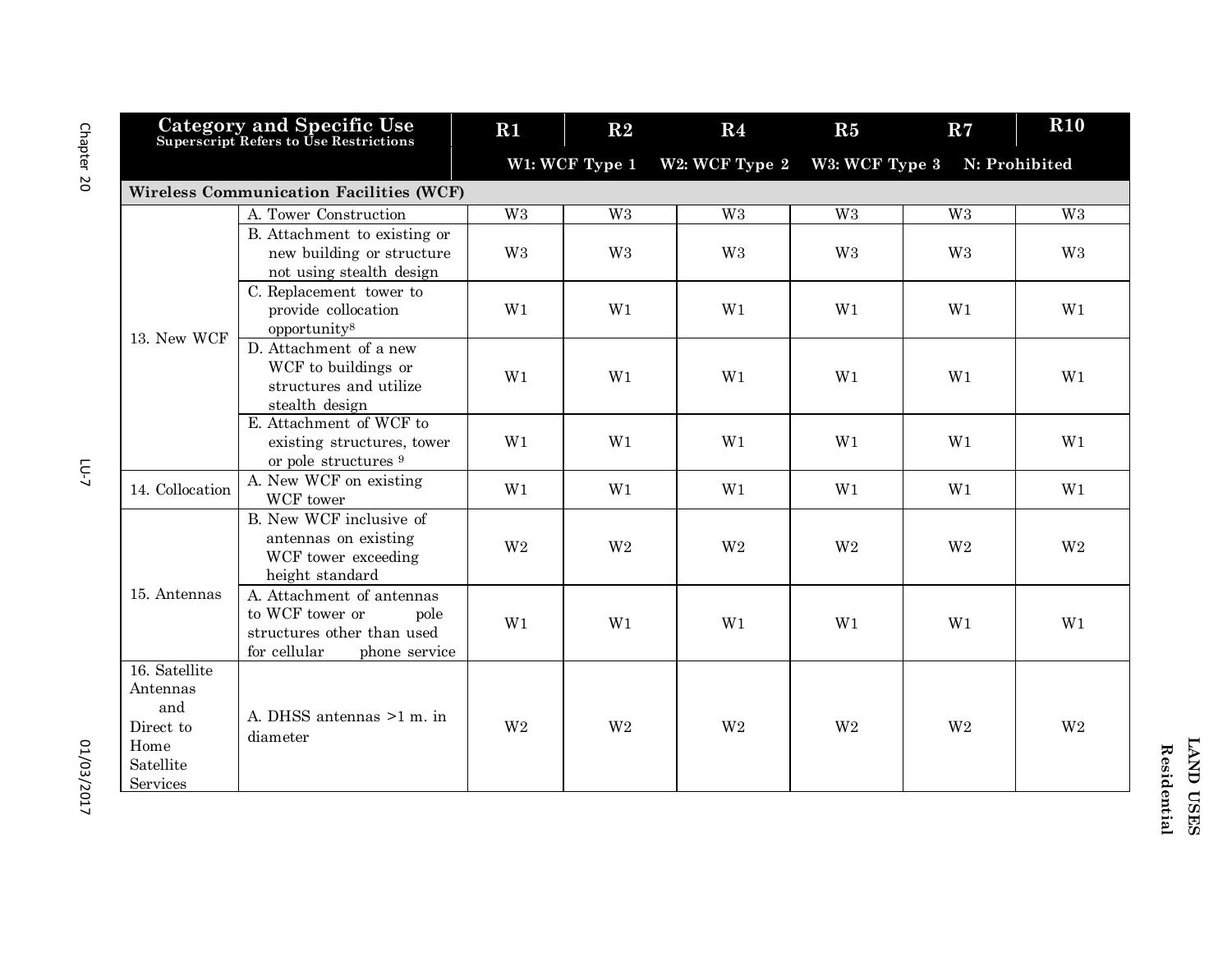|                              | <b>Category and Specific Use</b><br>Superscript Refers to Use Restrictions                                    | R1                              | R2                              | R <sub>4</sub>                  | R5                              | R7                              | $\bf R10$                       |
|------------------------------|---------------------------------------------------------------------------------------------------------------|---------------------------------|---------------------------------|---------------------------------|---------------------------------|---------------------------------|---------------------------------|
|                              |                                                                                                               | W1: WCF Type 1                  |                                 | W2: WCF Type 2                  | W3: WCF Type 3                  | N: Prohibited                   |                                 |
|                              | Wireless Communication Facilities (WCF) in the Right-of-Way                                                   |                                 |                                 |                                 |                                 |                                 |                                 |
|                              | A. Tower Construction using<br>stealth design <sup>10</sup>                                                   | W <sub>3</sub>                  | W <sub>3</sub>                  | W <sub>3</sub>                  | W <sub>3</sub>                  | W <sub>3</sub>                  | W <sub>3</sub>                  |
|                              | B. Tower Construction not<br>utilizing stealth design <sup>10</sup>                                           | N                               | N                               | N                               | $\mathbf N$                     | N                               | N                               |
|                              | C. Attachment to existing or<br>new building or structure<br>utilizing stealth design <sup>10</sup>           | W <sub>2</sub> / W <sub>3</sub> | W <sub>2</sub> / W <sub>3</sub> | W <sub>2</sub> / W <sub>3</sub> | W <sub>2</sub> / W <sub>3</sub> | W <sub>2</sub> / W <sub>3</sub> | W <sub>2</sub> / W <sub>3</sub> |
|                              | D. Attachment to existing or<br>new building or structure<br>not using stealth design <sup>10</sup>           | W <sub>2</sub> / W <sub>3</sub> | W <sub>2</sub> / W <sub>3</sub> | W <sub>2</sub> / W <sub>3</sub> | W2 / W3                         | W2 / W3                         | W <sub>2</sub> / W <sub>3</sub> |
| 17. New or<br>Collocation of | E. Attachment of WCF to<br>existing tower or pole<br>structures and utilizing<br>stealth design <sup>10</sup> | W2 / W3                         | W2 / W3                         | W2 / W3                         | W2 / W3                         | W2 / W3                         | W <sub>2</sub> / W <sub>3</sub> |
| WCF in the<br>Right-of-Way   | F. Attachment of WCF to<br>existing tower or pole<br>structures and not<br>utilizing stealth design           | $\mathbf N$                     | ${\bf N}$                       | ${\bf N}$                       | ${\bf N}$                       | ${\bf N}$                       | $\mathbf N$                     |
|                              | G. Replacement tower to<br>provide collocation<br>opportunity utilizing<br>stealth design <sup>10</sup>       | W <sub>2</sub> / W <sub>3</sub> | W2 / W3                         | W2/V3                           | W2 / W3                         | W2 / W3                         | W2 / W3                         |
|                              | H. Replacement tower to<br>provide collocation<br>opportunity not utilizing<br>stealth design <sup>10</sup>   | ${\bf N}$                       | $\mathbf N$                     | N                               | $\overline{N}$                  | $\overline{N}$                  | $\mathbf N$                     |
| $FODD = 4700$ . I.           | I. Attachment of WCF to<br>traffic signal light pole<br>$0.01 \overline{7}$                                   | ${\bf N}$                       | $\mathbf N$                     | N                               | ${\bf N}$                       | ${\bf N}$                       | ${\bf N}$                       |

[ORD 4702; January 2017]

Chapter 20 Chapter 20

LU-8

01/03/2017 01/03/2017

LAND USES **LAND USES** Residential **Residential**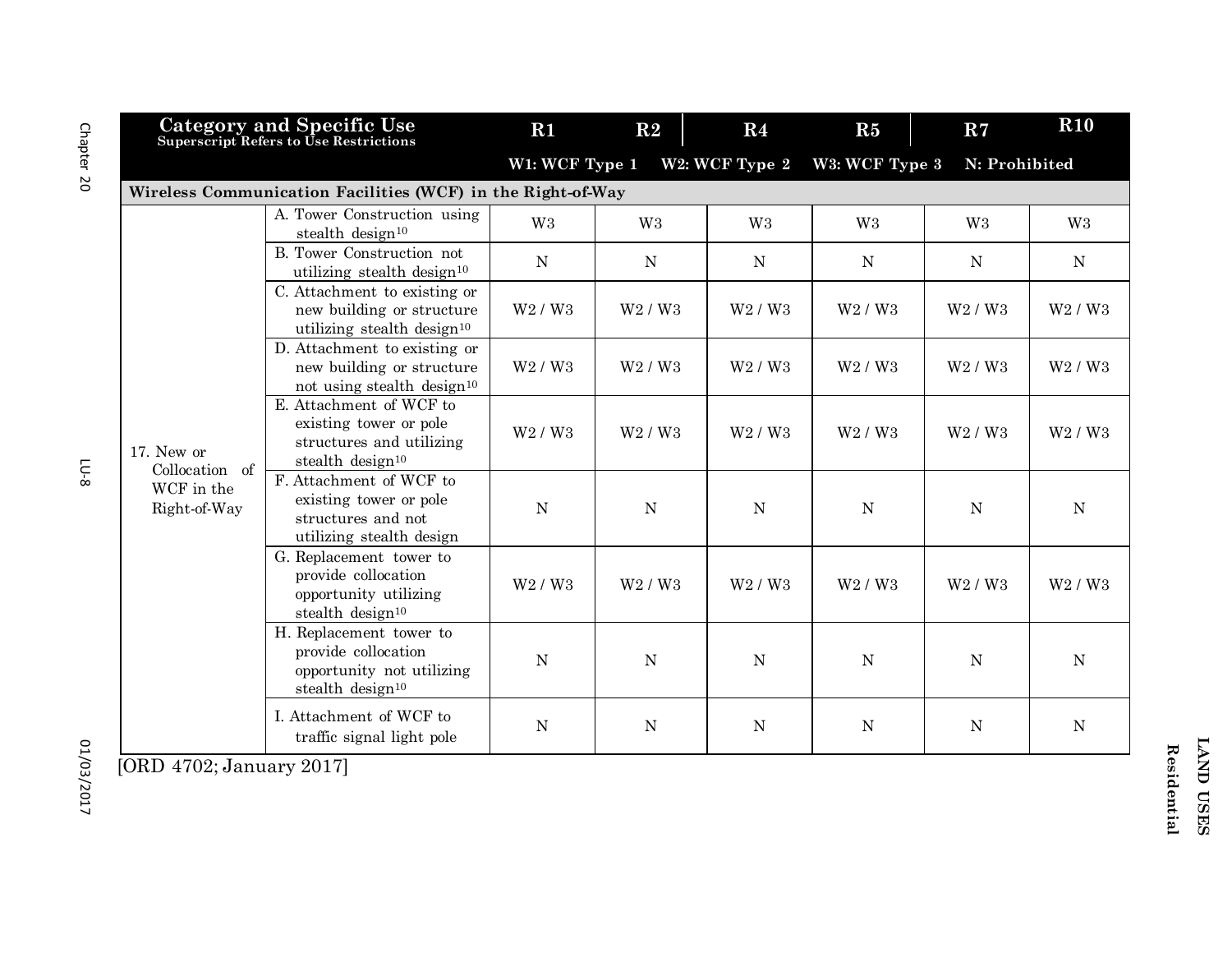### **20.05.25. USE RESTRICTIONS**

The following Use Restrictions refer to superscripts found in Section 20.05.20. [ORD 4584; June 2012]

- 1. Existing duplexes as of June 17, 2010 in the R10, R7, and R5 zones are Permitted uses.
- 2. Duplexes are Conditional Uses, other attached dwellings are Prohibited.
- 3. The placement of a manufactured home is subject to the design and placement criteria found in Section 60.20.20.
- 4. Manufactured Homes and Mobile Homes are Permitted in approved Manufactured Home Subdivisions and Parks.
- 5. Limited to uses of Boarding, Rooming, and Lodging House.
- 6. Storage yards for recreational vehicles, boats, and trailers owned by residents in a residential development or planned unit development.
- 7. Only when abutting or directly across the street from Regional Center zones.
- 8. On a location containing an existing tower supporting one carrier and shall be consistent with previous land use approvals.
- 9. Not permitted on single family dwellings.
- 10. W3 when located on streetlights or utility poles in the right-of-way of designated Collector, Neighborhood Route, or Local Streets; W2 when located on streetlights or utility poles in the right-of-way of designated Freeways and Arterial Streets. [ORD 4702; January 2017]
- 11. A Conditional Use Permit-Planned Unit Development pursuant to 40.15.15.4 shall be required for residential development of a site equal to or greater than 10 acres and located within the boundary of the South Cooper Mountain Community Plan Area. [ORD 4654; March 2015]
- 12. Compact Detached Dwellings on lots fronting common greens, shared courts, or public streets may be permitted on sites that are two acres or greater in size through the Conditional Use-Planned Unit Development process. [ORD 4654; March 2015]